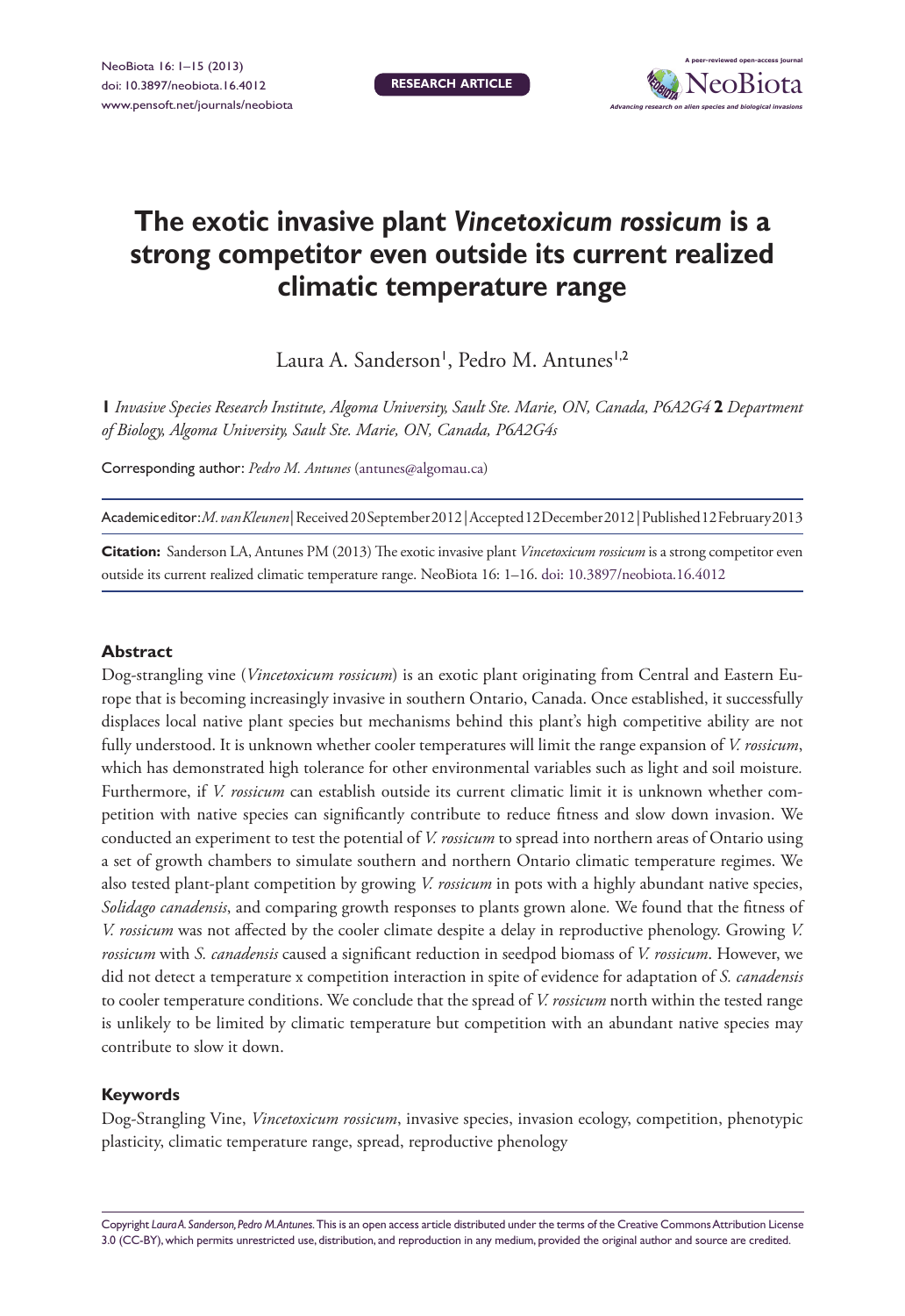# **Introduction**

Dog-strangling vine (*Vincetoxicum rossicum* (Kleopow) Barbar.*; syn. Cynanchum rossicum* (Kleopow) Borhidi) is an alien invasive plant species from the Ukraine and southwestern Russia that has established in the north-eastern United States and southern Ontario. *Vincetoxicum rossicum* was first found in Toronto in 1889 (Smith et al. 2006). It is a perennial self-pollinating vine that produces pods filled with comose seeds that are wind-dispersed. *Vincetoxicum rossicum* effectively competes for light by forming large and dense stands that climb over other plants. This life-strategy results in suppression of native plant productivity and diversity (DiTommaso et al. 2005). *Vincetoxicum rossicum* has been found growing successfully in both disturbed and undisturbed areas, in open fields, forest edges and understories, parks, road edges and railway embankments. The species produces a dense and fibrous root system and demonstrates wide environmental tolerance to variations in light intensity and soil moisture (DiTommaso et al. 2005; Douglass et al. 2009).

Currently, the distribution range of *V. rossicum* in North America has temperature and precipitation limits similar to those found in its native range (Kricsfalusy and Miller 2010). This climatic distribution pattern is consistent with what occurs for many exotic invasive terrestrial plants. A recent study on Holarctic invasive plants indicates that their new invaded range matches their native realized climatic niche, and that most species do not tend to invade beyond that range (Petitpierre et al. 2012). However, given the high degree of environmental tolerance shown by *V. rossicum*, which factor(s) may be preventing its northern range expansion? Is it possible that nothing is limiting its expansion (i.e., propagules have simply not reached the north) or specific factors (e.g., climatic, edaphic, environmental disturbance, biotic interactions) are preventing establishment? Considering the large number of seeds produced and their anemochory, it is unlikely that expansion is being limited by low propagule pressure.

It is unknown the extent to which climate serves as a barrier for further spread in the introduced range. Areas of central/northern Ontario that have, on average, slightly cooler temperatures than those in the vine's current range might be at risk of invasion by this plant. As such, determining the phenology and fitness of *V. rossicum* under those conditions is required for risk assessment and to potentially adjust management practices.

Plant phenology can be influenced by abiotic and biotic factors (Pau et al. 2011) and provides invasive plants with a competitive advantage over native plants. For instance, accurate timing of budburst can allow invasive plants to outcompete native species for light and successfully timed reproductive phenology ensures higher levels of fitness (Wolkovich and Cleland 2011; Godoy et al. 2008). Analyses of long-term phenological responses of native and exotic plant species to climate change have indicated that exotic invasive species are better able than natives at adjusting their flowering time (Willis et al. 2010).

Field studies on plant phenology have indicated that temperature cues have a large influence on flowering in many species (Pau et al. 2011; Fitter et al. 1995; Vasek and Sauer 1971). If a potentially invasive plant cannot adjust its phenology to its new climate,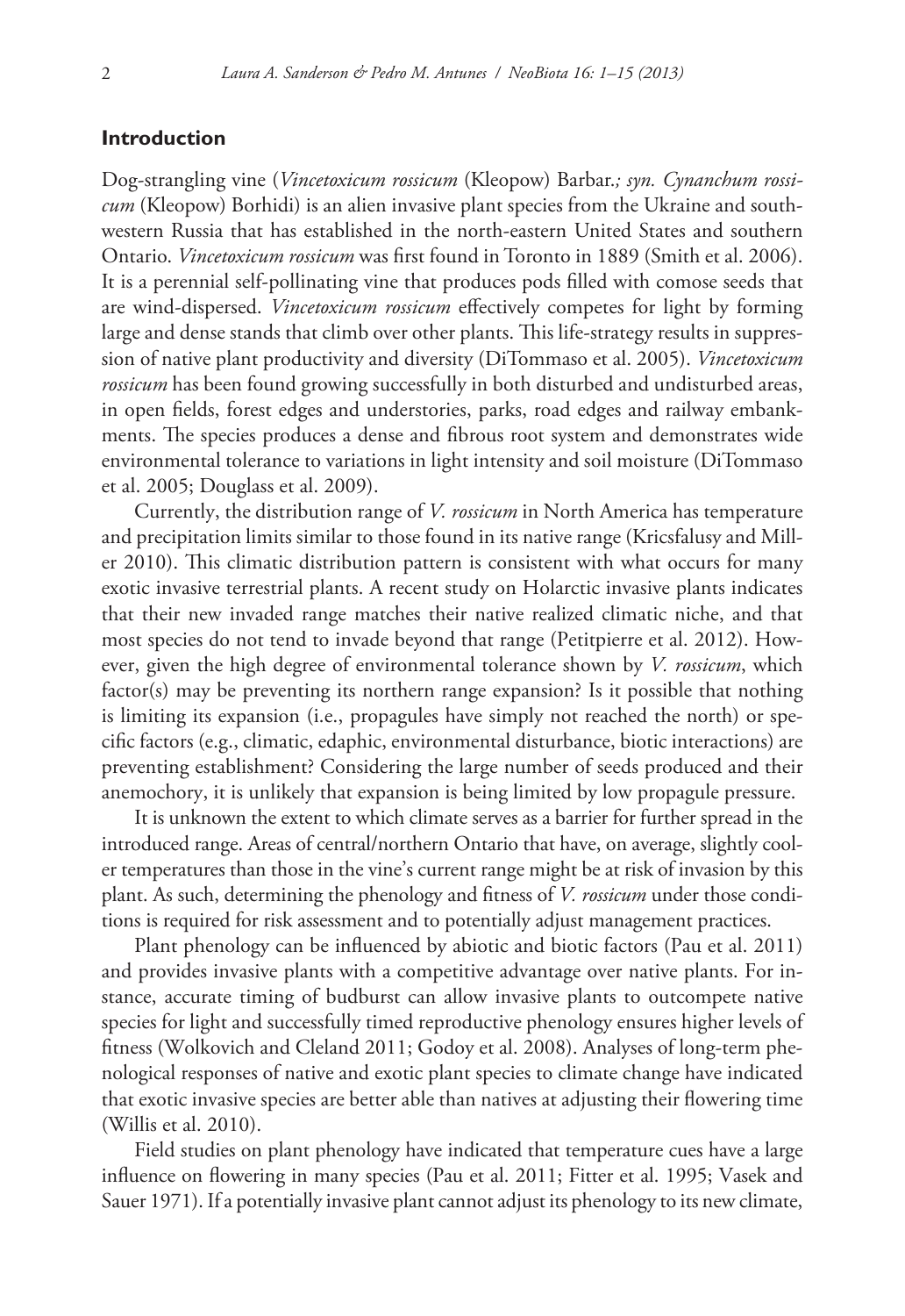its chances of establishing a successful population may be drastically reduced. Therefore, environmental tolerance, phenotypic plasticity and/or adaptive evolution may be crucial factors for invader success. Since invasion by *V. rossicum* is currently restricted to areas of North America with a climate similar to that found in its native range, its potential to spread throughout the introduced range is unknown. Nevertheless, flowering is found to occur later in Ontario than in populations from the United States, indicating a potential climate-influenced phenological gradient (Douglass et al. 2009; DiTommaso et al. 2005). Species-distribution models have indicated that the northern limits of a plant's range may be strongly influenced by its inability to set mature seeds (Morin et al. 2007). Therefore, *V. rossicum* may be limited in its capacity to spread into northern climates simply because it may not be able to complete its life-cycle.

On the biotic side, interspecific competition may be a limiting factor in species distribution (Keddy et al. 1998). Therefore, understanding competitive interactions between invasive and native species is important in risk assessment and can result in novel or improved management and restoration approaches (Firn et al. 2010). In its current North American range, *V. rossicum* is able to form what are essentially monocultures (DiTommaso et al. 2005), which would suggest that it is an excellent competitor against native species. Competitive ability has been tested in regard to *V. rossicum* polyembryony (Blanchard et al. 2010) and potential allelopathy (Douglass et al. 2011); both studies incorporated native species that co-occur with *V. rossicum* and ran from periods ranging 2–15 weeks in length under static growing conditions. However, there are no data on whether *V. rossicum* responds negatively to a highly abundant native species outside its current climatic range.

The purpose of this study was two-fold. First, we investigated whether *V. rossicum*  could grow under the cooler climate of northern Ontario, and whether any observed phenological changes could represent a barrier to the successful establishment of this invasive plant. Secondly, we tested the response of *V. rossicum* to the presence of a perennial abundant native plant (i.e., Canada goldenrod - *Solidago canadensis* L. var. *canadensis*) whose center distribution range is northern Ontario, and how the competitive interaction was affected by the shift in temperature. We selected *S. canadensis* as our competing species because it co-occurs with *V. rossicum* (Kricsfalusy and Miller 2010; Averill et al. 2008; Cappuccino 2004), and is prominent in both climate regimes simulated in our study. However, it is unknown if *V. rossicum* can invade *S. canadensis* populations in southern Ontario or the United States or vice-versa. *S. canadensis* is considered an invasive species in Europe and Asia (Abhilasha et al. 2008), suggesting that it may have strong competitive abilities in its native range. We hypothesised that this native plant might possess the competitive ability to withstand invasion by *V. rossicum* and produce a detrimental effect on its growth and fitness. While this ability may be out-performed by *V. rossicum* under the invasive plant's climatic range, it may exceed that of *V. rossicum* when allowed to grow under a climate that is established as suitable for *S. canadensis* but may prove challenging to *V. rossicum.* If this is the case, seeding with *S. canadensis* in areas invaded by *V. rossicum* may serve as an effective and environmentally friendly tool for management purposes on invaded sites.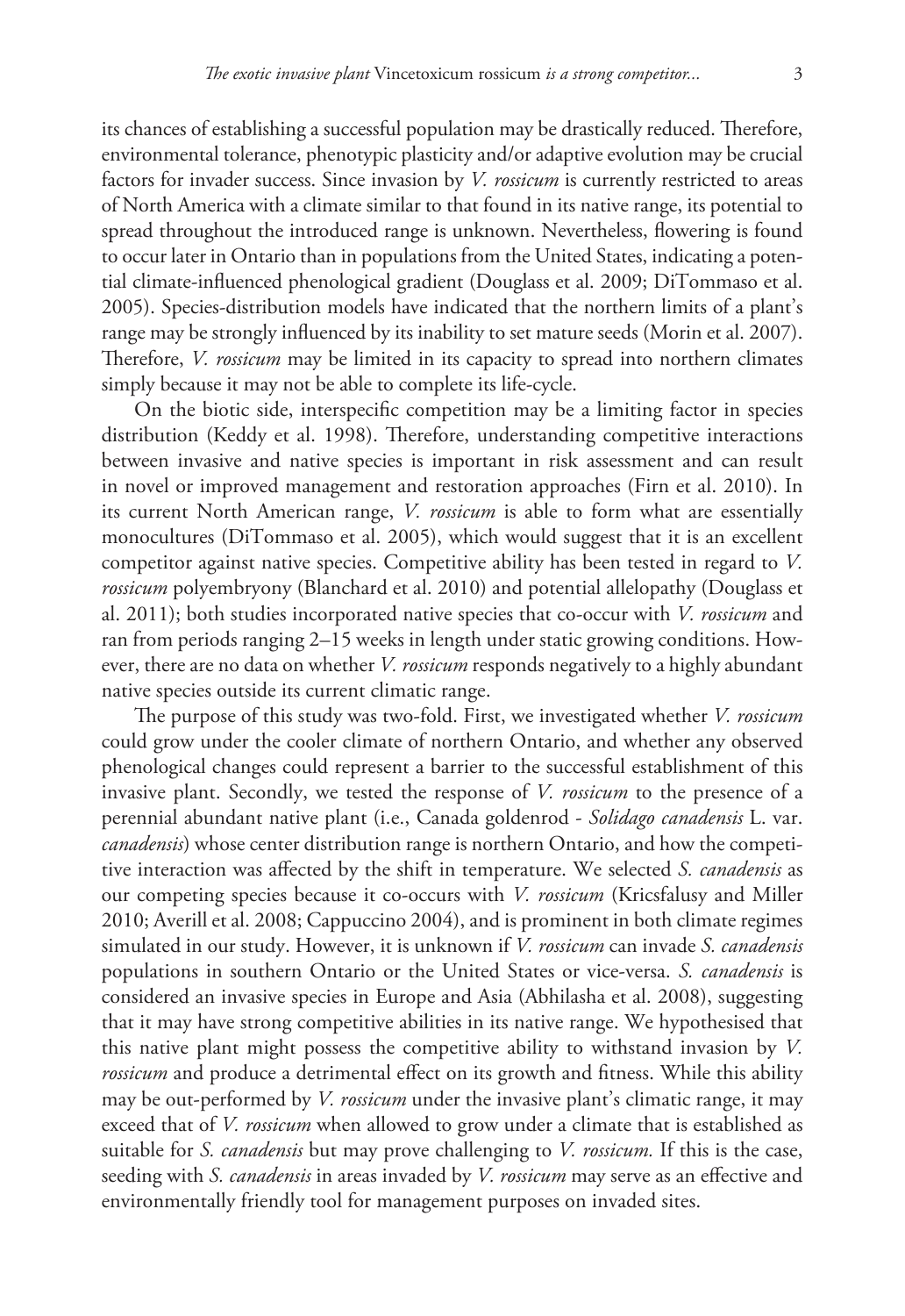#### **Materials and methods**

Dog-strangling vine (*Vincetoxicum rossicum* (Kleopow) Barbar.) root crowns were collected in Rouge Park, Toronto, ON (43.80526°N, 79.13594°W) in early May, 2011, before the onset of the growing season. The substrate used in the experiment consisted of soil collected from an un-invaded site adjacent to one invaded by *V. rossicum*. Root crowns were planted in one side of 10 L pots that were divided in half by a nylon mesh (30 μm opening) (Sefar Nitex 03-30/18, Heiden, Switzerland), which allows water and microbes, including fungal hyphae, to cross but prevents roots. The use of this nylon mesh still allows plants to compete for water and nutrients through diffusion, mass flow and mycorrhizal networks while preventing the roots from intertwining. The pots were filled with a 13 cm layer of a 2:1 mixture of Turface (a montmorillonite clay, Turface Athletics MVP, Profile Products LLC, Buffalo Grove, IL, USA) and noncalcareous granitic sand (Hutcheson Sand and Mixes, Huntsville, ON) followed by a 10 cm layer of 1.2 kg of field soil, and an additional 3 cm of the Turface:sand mixture.

The experiment consisted of a completely randomized block design with two crossed factors; 'plant competition' and 'temperature'. Specifically, for 'plant competition' *V. rossicum* plants were either planted alone (control) or with a Canada Goldenrod *(Solidago canadensis* L. var. *Canadensis*; seeds were collected in the north eastern United States by Ontario Seed Company, Waterloo, ON, Canada) seedling in the other half of the pot (competition group). *Solidago canadensis* seedlings were also planted alone (*S. canadensis* control). Each of these treatments comprised a total of 24 pots, which were divided evenly among six reach-in controlled environment units (Conviron, Winnipeg, MN, Canada), each representing a block; three chambers were set to Toronto (TO) growing season temperatures and three chambers set to Sault Ste. Marie (SSM) growing season temperatures for an overall total of 72 pots. To minimize any potential variability among controlled environment units all respective pots were rotated among units and re-randomized within each block every 25 days. Toronto temperatures are on average approximately 3° C warmer than SSM. We used weather records collected by Environment Canada from 1980–2010 to simulate the monthly temperature conditions throughout the growing season (Table 1). We also used these data to simulate photoperiod throughout the growing season. Since photoperiod was similar between the two locations and the main goal was to test temperature effects, it was kept the same across treatments (Table 1).

Plants were allowed to grow for five months (simulated "May" to "September"). During this time we recorded daily reproductive phenology measurements for *V. rossicum* (presence of first flower bud, first flower opening and seedpod production). Plants were watered to field capacity every second day to ensure that water deficiency was not a factor in the experiment. Since we noticed mild signs of nutrient deficiency in all plants, all pots were fertilized with Miracle-Gro 24:8:16 (The Scotts Company LLC, Mississauga, ON, Canada) (0.84 ppm P per pot) after the first month of growth. In addition all pots received a solution of 12-0-44 fertilizer (6 ppm N per pot) and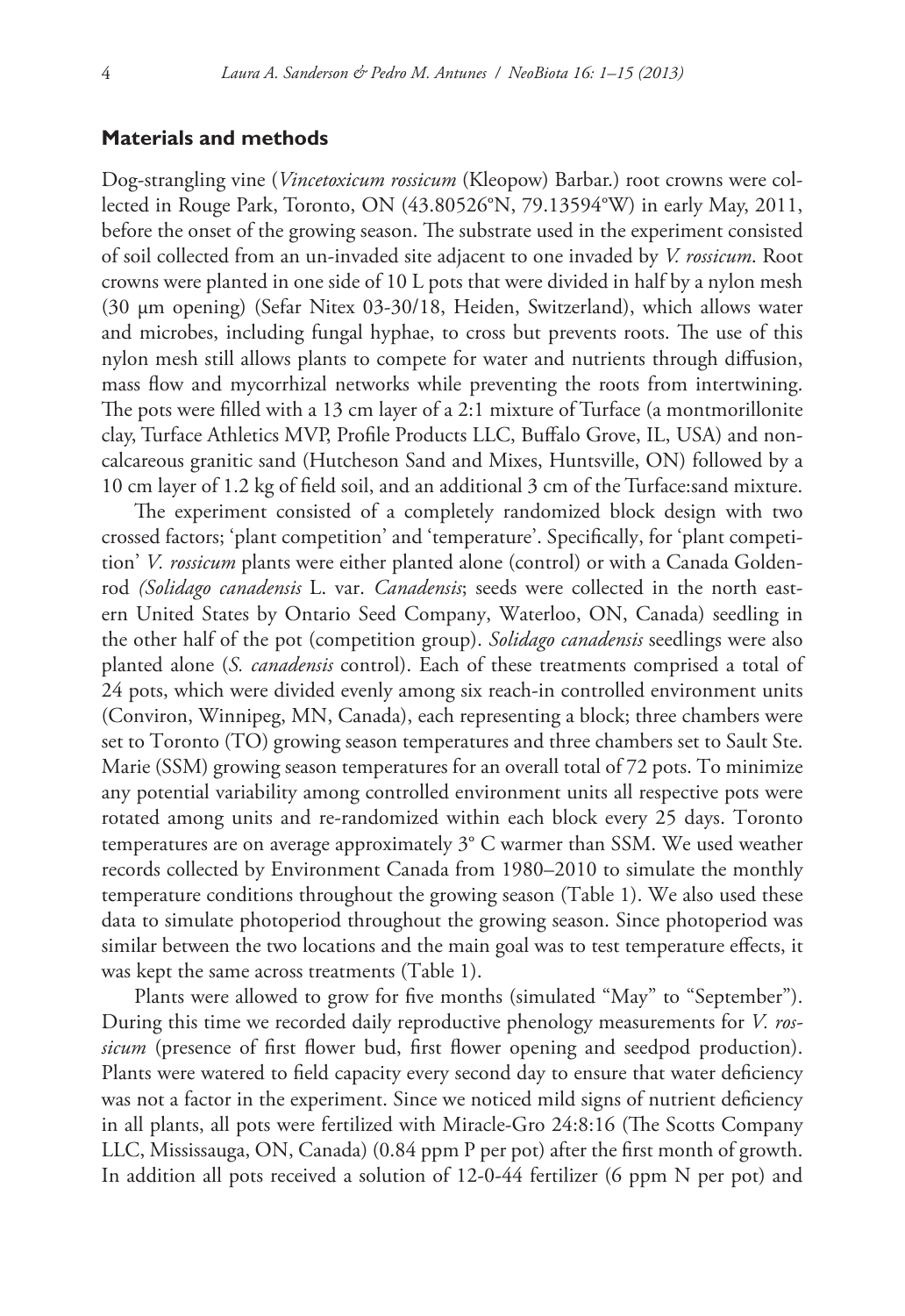| Location   | Range <sup>†</sup> | May                                                                             | <b>June</b> | July     | <b>August</b> | September |  |
|------------|--------------------|---------------------------------------------------------------------------------|-------------|----------|---------------|-----------|--|
|            |                    | Simulated temperature $({}^{\circ}C)^{\Delta}$                                  |             |          |               |           |  |
| <b>TO</b>  | High               | 20.3                                                                            | 25.5        | 28.4     | 27.4          | 23.0      |  |
|            | Average            | 14.5                                                                            | 19.9        | 22.7     | 21.9          | 17.5      |  |
|            | Low                | 8.8                                                                             | 14.2        | 17.1     | 16.5          | 12.1      |  |
| <b>SSM</b> | High               | 17.9                                                                            | 22.8        | 25.5     | 24.8          | 20.3      |  |
|            | Average            | 11.4                                                                            | 16.2        | 19.2     | 18.9          | 14.8      |  |
|            | Low                | 5.0                                                                             | 9.7         | 12.9     | 13.0          | 9.4       |  |
|            |                    | Simulated photoperiod (hours of light per day) <sup><math>\ddagger</math></sup> |             |          |               |           |  |
|            |                    | 14h; 15h                                                                        | 15h         | 15h: 14h | 14h; 13h      | 13h       |  |

**Table 1.** Temperature regimes used to simulate Toronto (TO) and Sault Ste. Marie (SSM) growing seasons in the controlled environment units.

† Simulated temperatures were 1.4 °C warmer than the calculated average to meet the minimum range allowed by the spell out controlled environment units (i.e., 5.0°C).

 $\triangle$  Maximum and minimum temperatures were each maintained for 6 hours, with the remaining 12 hours set at average temperatures.

 $^{\ddagger}$  Average light intensity ranged between 350–400 µmol m<sup>-2</sup> s<sup>-1</sup>. When two values are given, this indicates the changing day length during that month.

slow-release 18-6-8, 70-day fertilizer (meaning that after 70 days, 80% of the nutrients would have been released into the soil; 0.72 ppm N per pot) (Nutricote, Plant Products Co., Brampton, ON, Canada) after the fourth month of growth. The use of low fertilizer concentrations and of a slow release fertilizer ensured that plants had sufficient nutrients to survive but that soil fertility was such that they had to compete for nutrients. In the final month of the experiment, plants experienced an outbreak of thrips in all chambers, and were sprayed with Nemasys nematode spray (50 million count, Becker Underwood, SK, Canada).

The commercial seed stock of *S. canadensis* was contaminated with other species of goldenrod and asters. This resulted in twelve pots (three alone and six in competition under TO temperatures and three in competition under SSM temperatures) containing the "wrong" plant species, which could not be differentiated until two months into the experiment. These pots have been removed from the competition data analysis, but have been kept for the *V. rossicum* phenology analysis.

At the end of the experimental period (as determined by simulated 'first frost date' for SSM), all plants were harvested. Roots and shoots were placed in separate bags, dried for three days at 60°C and weighed. Competitive response was calculated for both plant species according to methodology by Goldberg et al. (1999). Specifically, we calculated relative yield by dividing the total biomass of an individual plant grown with a competitor by the average total biomass for that same plant species grown alone. Competitive response was calculated by the ln of the relative yield; a negative number indicates a negative response to competition whereas a positive number indicates a positive response to competition.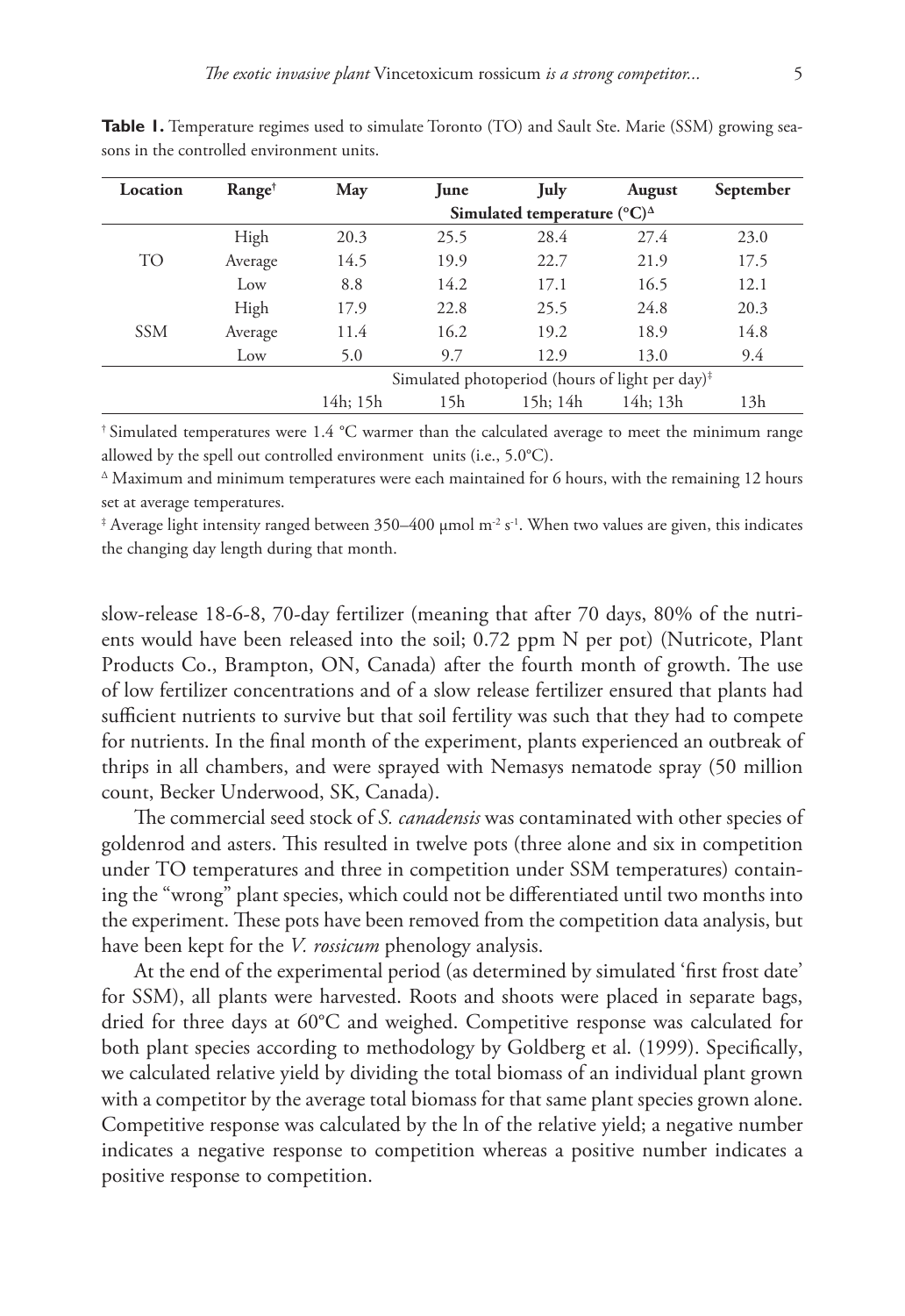#### **Statistical analysis**

We analysed plant responses to temperature on phenological data (i.e., flower budding, open flowering and Seedpod formation), total plant biomass, root : shoot ratio, and competitive response. Since pots were rotated and re-arranged randomly among controlled environment units as blocks to minimize the potential for chamber effects, block effects were tested first within each temperature group using oneway ANOVAs. If a block effect was not detected, factorial ANOVAs were carried out. When testing phenology, total biomass, and root : shoot ratio each plant species was tested individually with the factor 'plant competition' being comprised of two levels (i.e., either *S. canadensis* or *V. rossicum* alone or the response of that species in presence of the competitor). To test for competitive response the model included 'plant competition' and 'temperature' as factors. Data were Box-Cox transformed to meet the test's assumptions. All statistical analyses were carried out using Statsoft Inc. (2010).

# **Results**

There were no significant differences in the reproductive phenology (i.e., presence of first flower bud, first flower opening and seedpod production) of *V. rossicum* grown either alone or with a competitor. In addition, we did not find a significant interaction between competition and temperature for any of these response variables. Temperature, however, had a significant effect on the reproductive phenology of *V. rossicum* (Fig. 1). Plants grown under SSM temperatures took significantly longer to produce flower buds ( $F_{1,44}$  = 9.270, p = 0.00392), open flowers ( $F_{1,44}$  = 11.040, p = 0.00180), and seedpod ( $F_{1,44}$  = 19.778, p = 0.00006). These traits were delayed by an average of 8, 9 and 11 days, respectively, under the cooler SSM temperatures. By the end of the experimental growing season, however, all *V. rossicum* plants had produced the same biomass and number of seedpods containing mature seeds regardless of temperature treatment (Fig. 2A and C). Conversely, growing *V. rossicum* with a competitor caused significant reductions in the seedpod biomass of *V. rossicum* ( $F_{1,36}$  = 42.812, p = 0.000001) and in the number of seedpods produced ( $F_{1,36}$  = 30.73, p = 0.000003) (Fig. 2B and D). We did not detect a significant interaction between temperature and competition for seedpod biomass or number.

Depending on the species, total plant biomass was affected by either temperature or competition. The total biomass of *V. rossicum* was not influenced by temperature but it was significantly affected by competition ( $F_{1,35}$  = 8.3459, p = 0.007), and we did not detect a competition x temperature interaction (Table 2). *Vincetoxicum rossicum* was approximately two times more competitive than *S. canadensis* ( $F_{1,25}$  = 4.60392, p = 0.042) (Fig. 3). *Vincetoxicum rossicum* plants grown with *S. canadensis* were 22% smaller than plants grown alone whereas *S. canadensis*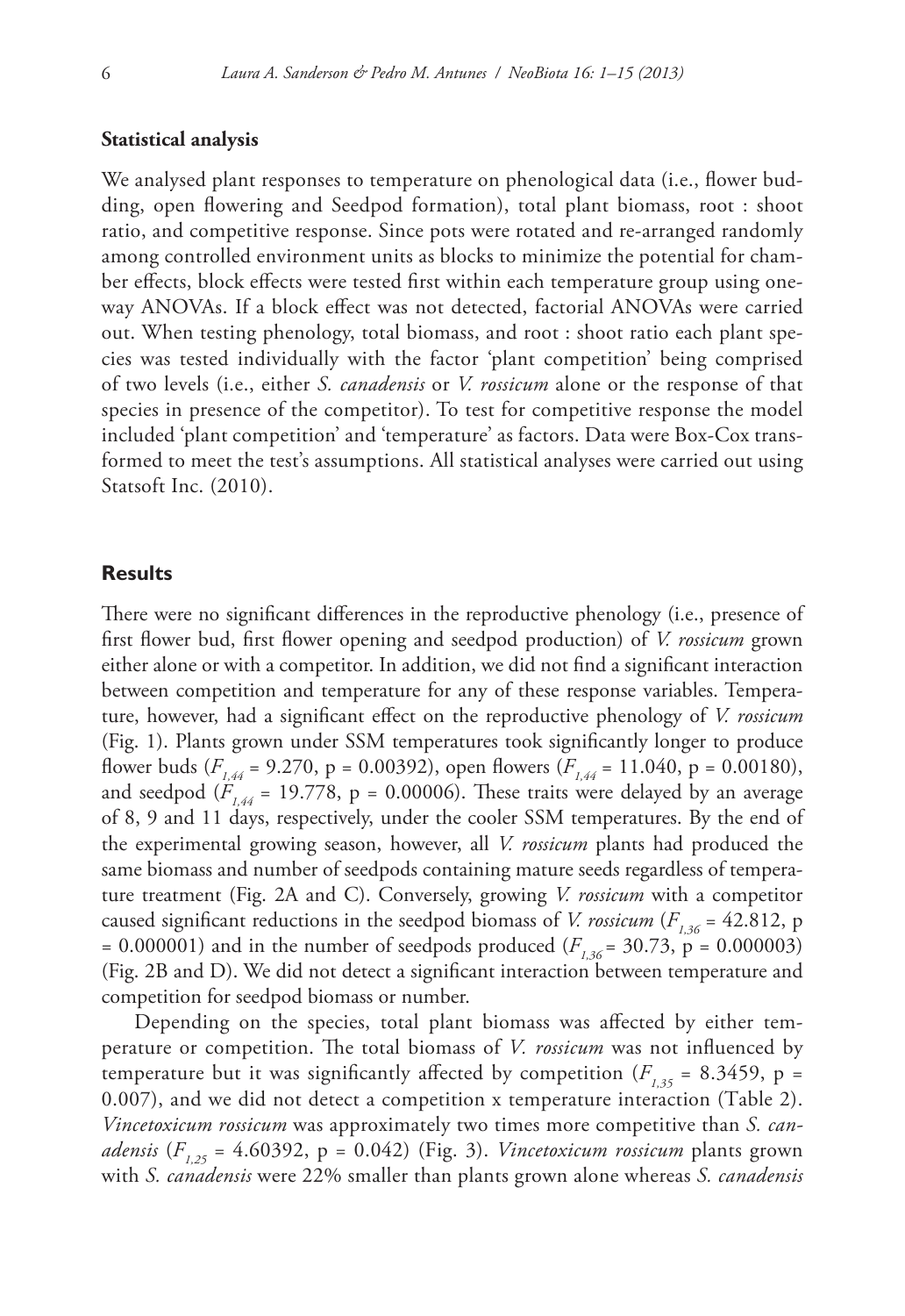

#### V. rossicum phenological trait

Figure 1. Number of days necessary for the production of buds, flowers and seedpods under TO (black bars) and SSM (grey bars) temperatures. Significant differences between temperature regimes for each phenological trait are indicated by  $*(p<0.05) ** (p<0.01)$  and  $*** (p<0.0001)$ . Error bars represent the standard error of the mean  $(n = 24)$ .

**Table 2.** Total biomass (g) and root : shoot ratio of *V. rossicum* and *S. canadensis* grown under Toronto (TO) and Sault Ste. Marie (SSM) temperature regimes and either alone or in competition with each other.

|             |                     | Total biomass (g)   | Root: shoot ratio  |                 |  |
|-------------|---------------------|---------------------|--------------------|-----------------|--|
|             | <i>V. rossicum</i>  | S. canadensis       | <i>V. rossicum</i> | S. canadensis   |  |
| TO.         | $23.56 \pm 1.50$    | $54.92 \pm 4.90$    | $2.05 \pm 0.17$    | $1.91 \pm 0.18$ |  |
| SSM         | $22.75 \pm 1.39$    | $80.27 \pm 8.99*$   | $1.93 \pm 0.19$    | $2.97 \pm 0.37$ |  |
| Alone       | $25.27 \pm 1.39$    | $82.46 \pm 8.55$    | $1.72 \pm 0.14$    | $2.42 \pm 0.29$ |  |
| Competition | $19.68 \pm 0.86***$ | $51.86 \pm 5.23***$ | $2.41 \pm 0.20^*$  | $2.68 \pm 0.42$ |  |

For each species, statistically significant differences for each appropriate treatment factor are represented by \* (p<0.05) and \*\* (p<0.001). Data are presented as mean ± standard error of the mean. (*V. rossicum,*  temperature: n = 18 (TO), n = 21 (SSM); *V. rossicum,* plant species assembly: n = 24 (alone), n = 15 (competition); *S. canadensis*, temperature: n = 15 (TO), n = 21 (SSM); *S. canadensis*, plant species assembly: n  $= 21$  (alone),  $n = 15$  (competition)).

plants were 37% smaller when competing with *V. rossicum* ( $F_{1,32}$  = 12.914, p = 0.001) (Table 2; Fig 3). Growing temperature influenced the total biomass of *S. canadensis*. Plants grown under the cooler SSM conditions were 1.5 fold larger than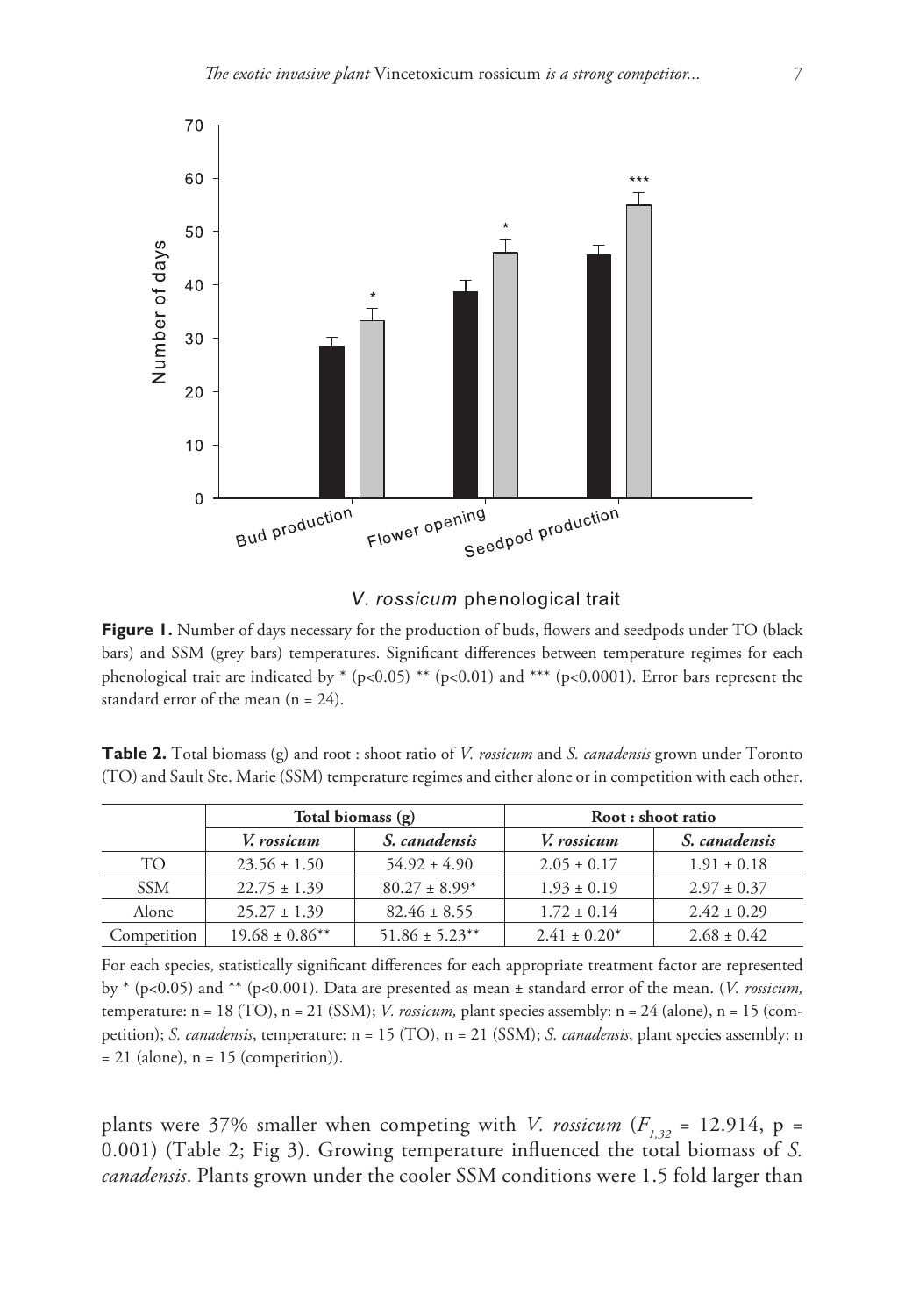

**Figure 2.** Effect of climatic temperature (i.e., Toronto (TO) and Sault Ste. Marie (SSM) and plantplant competition (i.e., *V. rossicum* grown either alone or with *S. canadensis* (competition)) on seedpod biomass (A and B) and number (C and D) of *V. rossicum* at the end of the experiment. Significant differences between treatments are represented by \*\*\* (p<0.00001). Error bars represent the standard error of the mean  $(n = 24)$ .

those grown in the warmer temperature  $(F_{1,32} = 6.1587, p = 0.018)$ . There was no significant temperature x competition interaction.

Root : shoot ratio of *V. rossicum* was 1.4-fold higher in plants competing with *S. canadensis* as opposed to those grown alone  $(F_{1,35} = 9.3602, p = 0.004)$  (Table 2). This ratio was not affected by temperature (Table 2) or the combination of temperature and competition (data not shown). Conversely, the root : shoot ratio of *S. canadensis* was not affected by any factor or their interaction.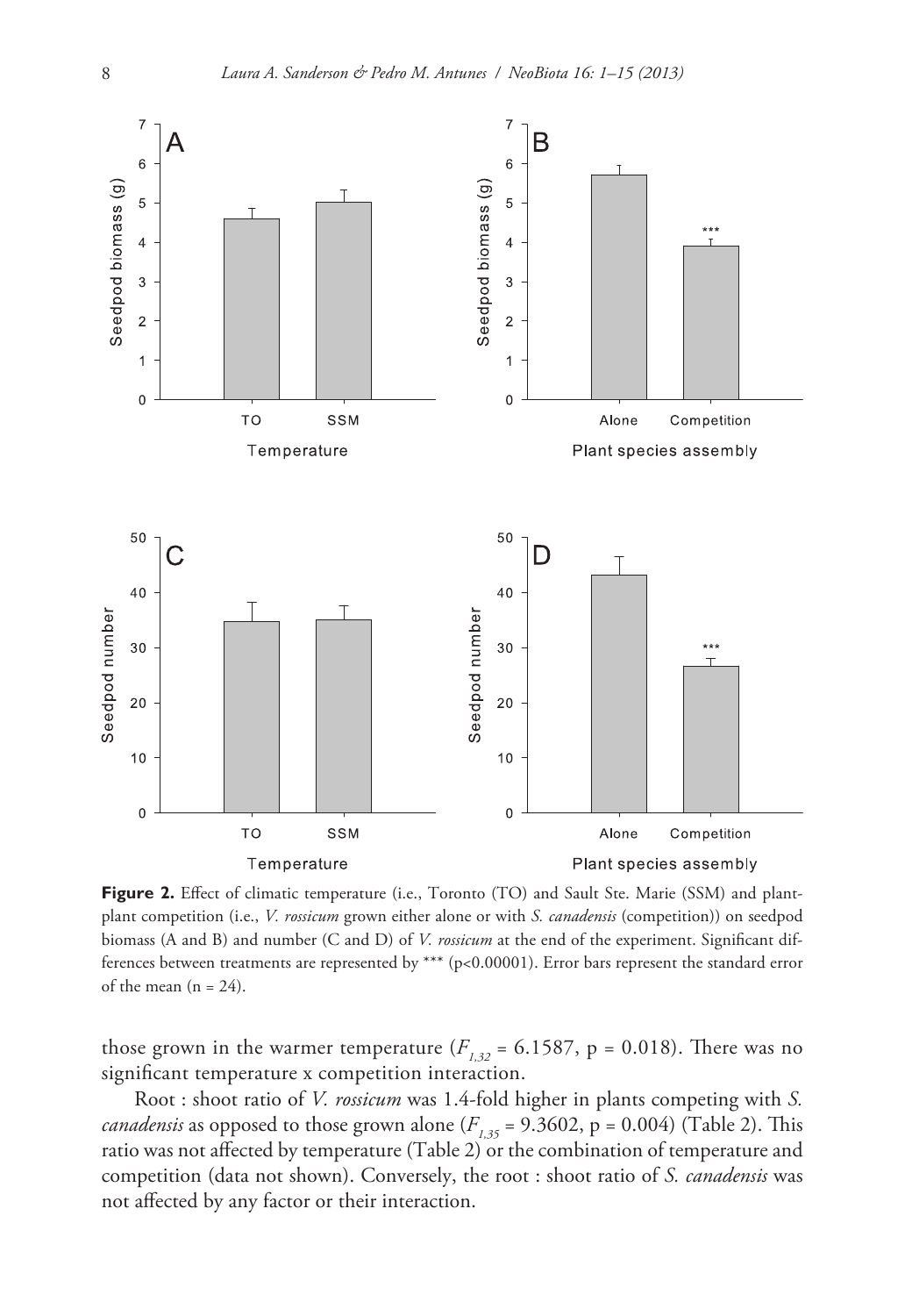**Competing species** 



**Figure 3.** Competitive response (i.e., calculated by the ln of the relative yield, calculated by dividing the total biomass of an individual plant grown with a competitor by the average total biomass for that same plant species grown alone) of *V. rossicum* and *S. canadensis* relative to the presence of the competing species. Significant differences between species are indicated by an \* (p<0.05). Error bars represent the standard error of the mean (n = 15 (*V. rossicum*; *S. canadensis*)).

# **Discussion**

Temperature significantly affected the reproductive phenology of *V. rossicum*. Generally, phenological reproductive events took longer to occur under the cooler growing temperature conditions. This was expected as many plant species are known to accelerate their reproductive phenology when subjected to warming (Sherry et al. 2007), especially those with flowering times that occur before the peak of summer, as is the case of *V. rossicum*. Indeed, we found that a slight reduction from the current growing temperature conditions of *V. rossicum* was sufficient to produce a significant delay in budding, flowering, and the formation of seedpods. Along with photoperiod and moisture, temperature is considered a key environmental cue for flowering (Ratchke and Lacey 1985). Since we controlled for photoperiod and moisture, changes in the phenology of *V. rossicum* were likely solely influenced by temperature in our experiment. This is consistent with data indicating that some plants require the cumulative heatsum (i.e., a sum of daily heat inputs) to reach a certain threshold before flowering occurs (Reader 1983; Vasek and Sauer 1971; Ratchke and Lacey 1985). As such, we anticipate that *V. rossicum* will take longer to reach that threshold if it can indeed establish and overwinter in field soils from northern Ontario.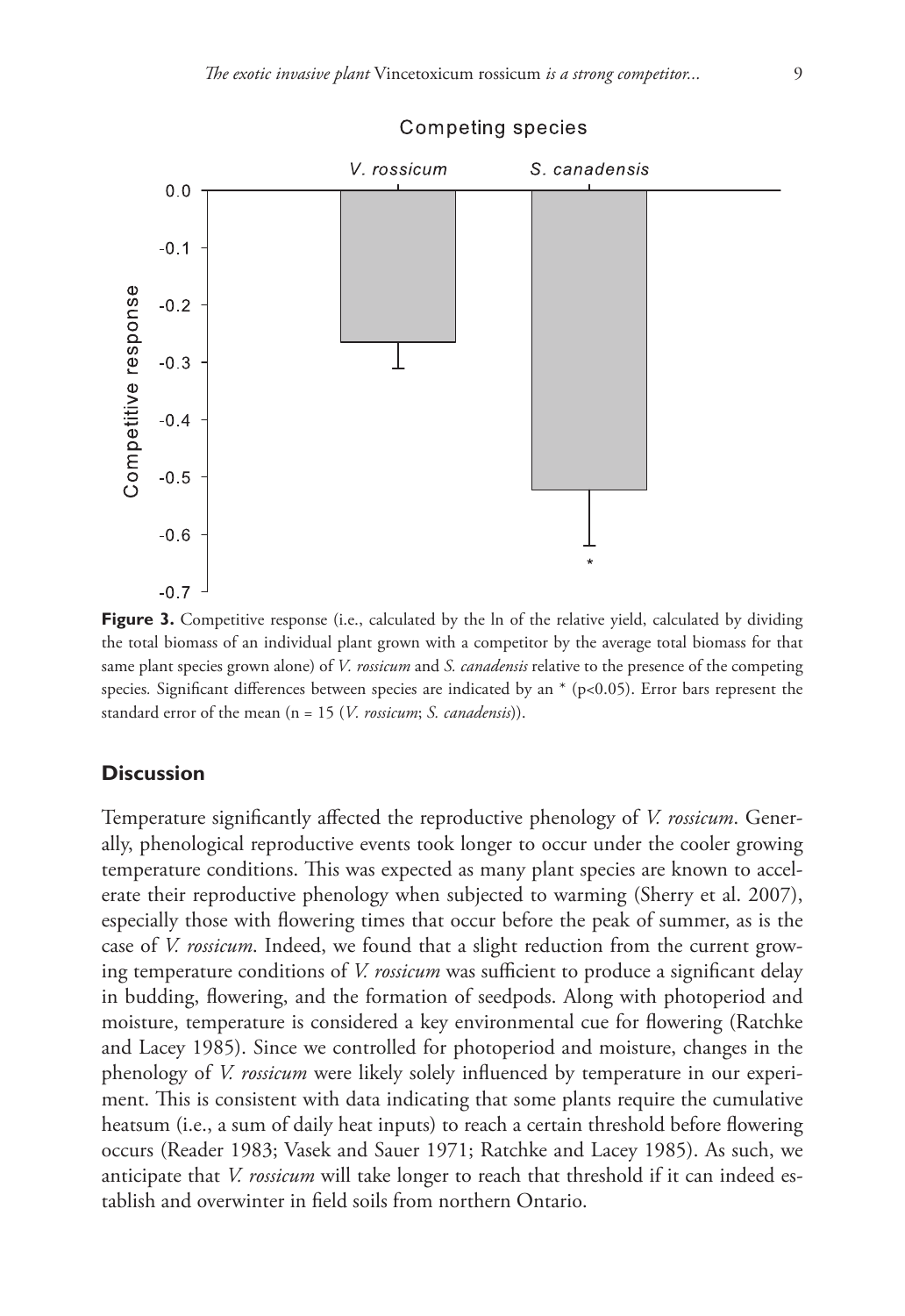A plant's northern range is determined by its capacity to overwinter and then produce viable seeds (Morin et al. 2007; Chiune 2010). In this experiment the growing season temperature limit of *V. rossicum* was not reached, as all plants planted as root crowns produced mature seeds by the end of the growing season, which was simulated to coincide with the first frost in the SSM climatic region. This suggests that, despite experiencing a delay in reproductive phenology, *V. rossicum* can successfully produce as many propagules in the northern climate simulated in this experiment as in its current climate. Plants in their northern distribution ranges shorten their phenological timing to compensate for the shorter growing season, which can be done through phenotypic plasticity (Chuine 2010). It has been suggested that rapid seed maturation may be an adaptation to a later flowering time (Vasek and Sauer 1971). *Vincetoxicum rossicum*  grown at lower temperatures produced mature seeds at the same time as those grown in warmer temperatures, suggesting an increase in seed maturation rate. As such, we conclude that phenotypic plasticity may enable this species to complete its life-cycle under the cooler climate of northern Ontario. However, our study focused on the growing season and *V. rossicum* started from root crowns. Future research should consider this species' potential to rapidly evolve, including its capacity to overwinter and grow under different (a)biotic conditions, upon establishment from seeds.

The native forb *S. canadensis* is highly abundant in disturbed areas in its native range and is an exotic invader in Europe and Asia (Abhilasha et al. 2008). The species is well adapted to cold climates; the center of the distribution range of *S. canadensis* var. *canadensis* is northern Ontario (USDA NRCS, National Plant Data Team). Indeed, we did find evidence for adaptation to the colder temperature conditions of our experiment as plants grown under the cooler SSM conditions were 1.5 fold larger than those grown in the warmer temperature. These features made it a suitable candidate to potentially reduce the spread of *V. rossicum* either intentionally through seed augmentation or naturally, particularly under northern Ontario temperature conditions. There has been some discussion as to whether some native species can be considered invasive within their native range and whether they should be treated differently than exotic invasive species (Davis et al. 2011). From that perspective, using a native species that is highly abundant in disturbed areas as a means of *V. rossicum* control could be problematic. However, various factors contribute to increase the risk of invasion by exotic relative to native species (see Simberloff et al. 2012) and considering that, overall, the most problematic biological invasions are caused by exotic species, we propose that investigating interactions between abundant native competitors and invasive exotic species should be considered both as a management option and in risk assessment.

We forced *V. rossicum* to compete against *S. canadensis*, which is highly abundant across the two climatic regions considered in this study. Competition between plants has been shown to reduce biomass, including allocation of biomass to reproduction (Weiner 1988). Indeed, seedpod biomass of *V. rossicum* plants grown in competition with *S. canadensis* was significantly smaller than that of plants grown alone regardless of growing season temperature conditions to which our variety of *S. canadensis* appeared to be adapted. Likewise, the total biomass of both *V. rossicum* and *S. canadensis* were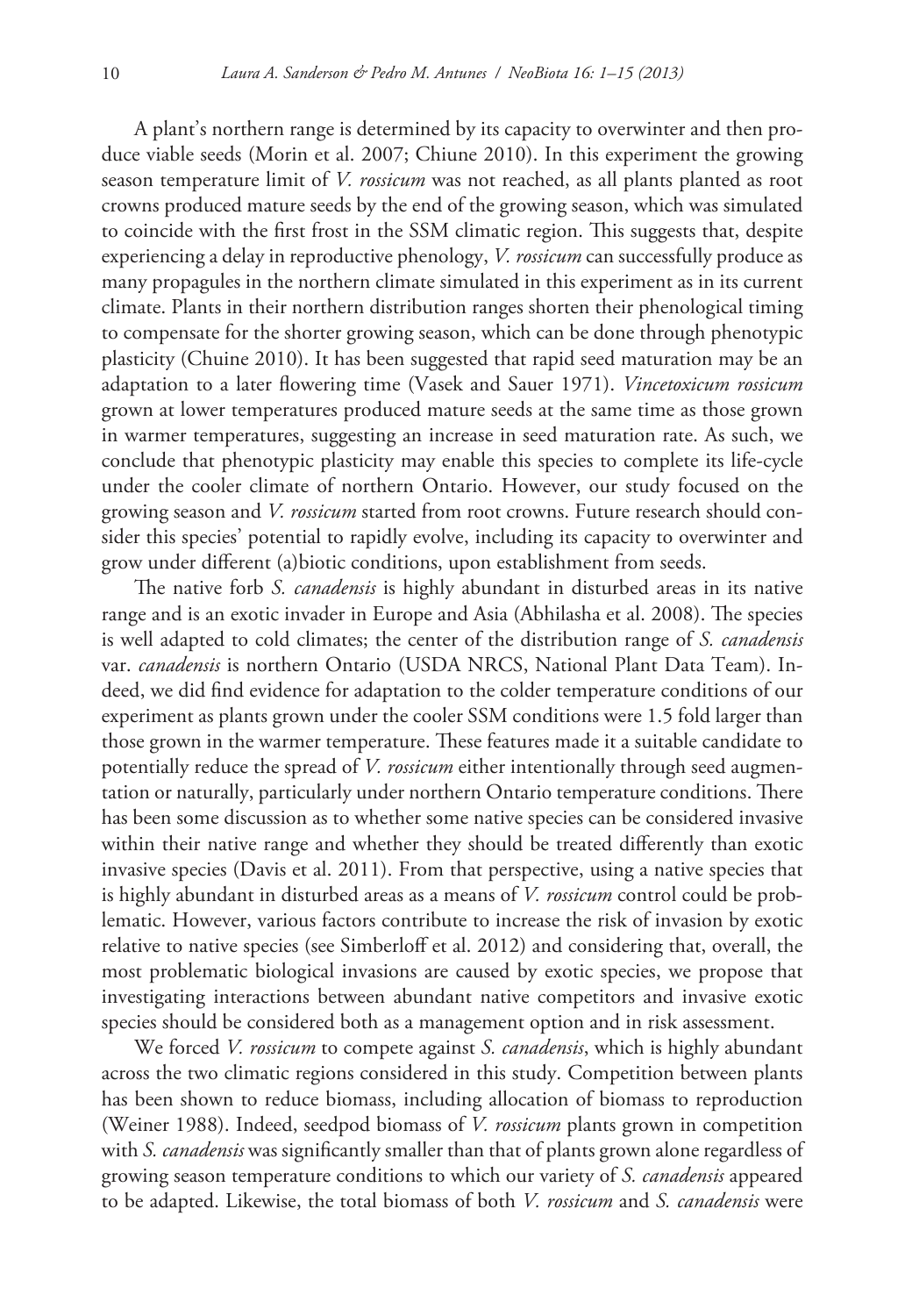significantly reduced in response to competition. However, even though *S. canadensis*  ultimately produced more total biomass than *V. rossicum,* it was more negatively influenced by competition. This may result in *V. rossicum* populations out-competing those of *S. canadensis* over time, even though we did not determine the fitness (i.e., seed production) response of *S. canadensis* to competition. Therefore, the method of seeding *S. canadensis* in areas invaded by *V. rossicum* as a control option to reduce its fitness and spread may be an inefficient approach in the long-term. Even more so if we consider that feedback with soil biota is likely to lead to greater pathogen accumulations and growth reductions in native compared to exotic plants (Klironomos 2002).

Several factors were likely to have contributed to the competitive advantage of *V. rossicum* relative to *S. canadensis* in relation to total plant biomass. Plants were not limited by water, light or space aboveground, which suggests that most competition would occur belowground for limited nutrient resources, which were supplied in low concentrations throughout the course of the experiment. *Vincetoxicum rossicum* increased its root : shoot ratio when in competition with *S. canadensis* whereas *S. canadensis* showed no response. This response of *V. rossicum* is consistent with competitively-driven adaptive plasticity, which can be explained by the balanced resource hypothesis; plants allocate nutrients and energy for growth to the areas responsible for the acquisition of limiting resources (Brouwer 1962). Competitivelydriven adaptive plasticity has been shown in other plant species especially under limited nutrient regimes (Berendse and Möller 2009). The observed differential between the two species in their capacity to shift resource allocation towards roots when in competition suggests that this may be an important factor in the success of *V. rossicum* as an invader.

Goldberg (1990) proposed that if both competitors start as seedlings, the species that is better able to acquire resources has the competitive advantage. However, if one species has an initial size advantage, which was the case in our study (*S. canadensis*  seedling competing with a *V. rossicum* plant started from a mature root crown), the species that is better able to tolerate resource limitation has a competitive advantage. Our data indicate that *V. rossicum* can both tolerate and scavenge for the limiting resources present. Although the size asymmetry may have led to some initial competition bias towards *V. rossicum*, our goal was to test whether *S. canadensis* could alleviate the invasion of already established *V. rossicum*. Nevertheless, future studies on competition between these two species could start equally from seeds. Future work should also investigate whether using a greater density of *S. canadensis* may be a more effective approach to help control *V. rossicum*. However, as discussed earlier competition and possible feedbacks with biota may favour *V. rossicum* in the long-term*.*

*Vincetoxicum rossicum* has been shown to be dependent on the association with arbuscular mycorrhizal (AM) fungi (Smith et al. 2008) and to be more heavily colonized by AM fungi in the field than other species grown in the same area (Greipsson and DiTommaso 2006). On the other hand, there is some evidence that *S. canadensis* may not be as mycorrhizal dependent as *V. rossicum* (Dhillion and Friese 1994). Indeed, in our experiment *V. rossicum* had lower root : shoot ratios than *S.*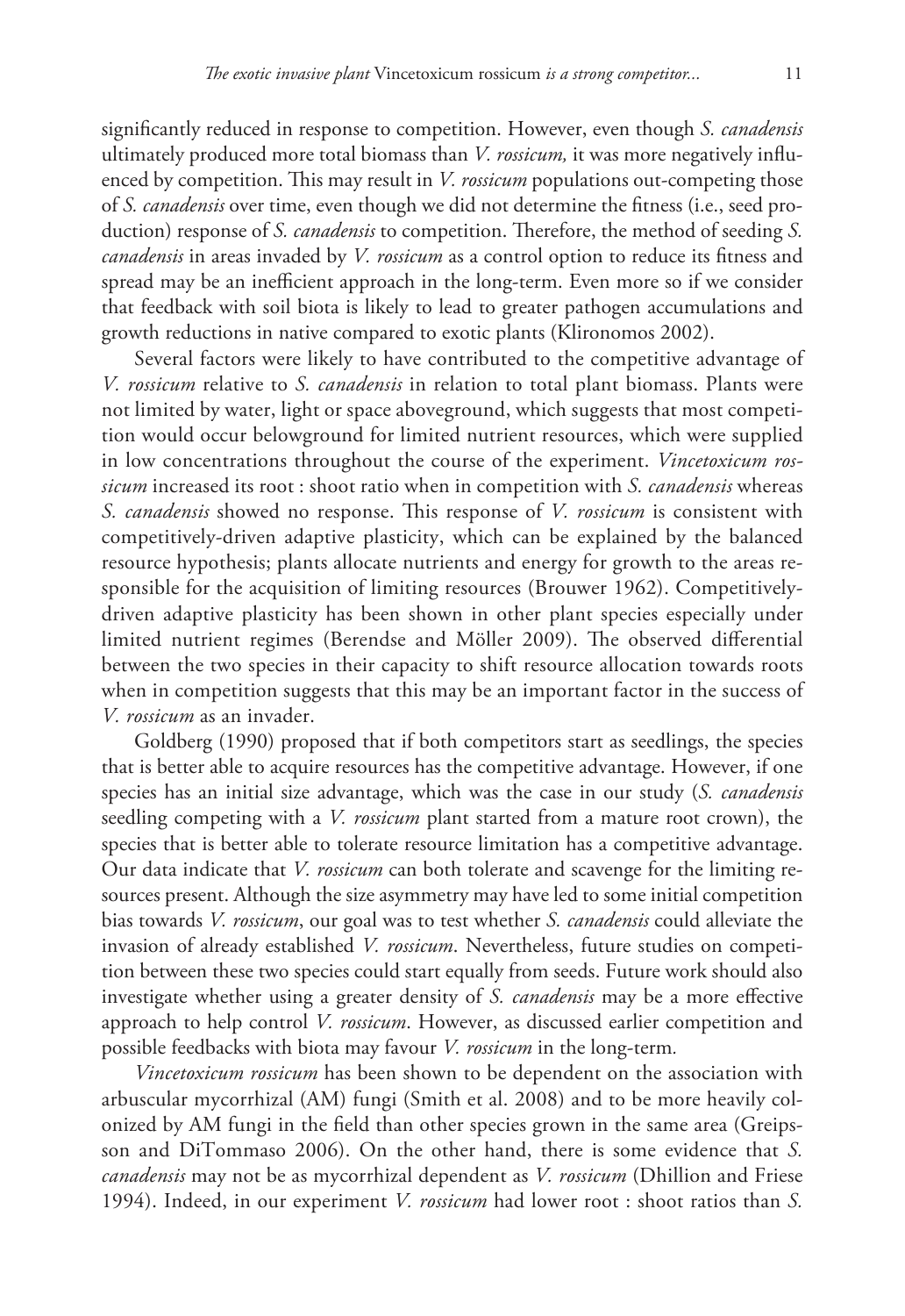*canadensis*, which is typical of more mycorrhizal plants (Oliver et al. 1983). The mesh utilized in our competition pots was designed to keep plant roots separate between species while allowing AM fungal hyphae to pass between the divided chambers. Therefore, we hypothesize that *V. rossicum*'s association with AM fungi may have facilitated access to the other half of the competition pot. Future work should focus on the role of soil biota as potential modulators of competitive interactions between native and exotic invasive species, which has not been consistently determined (Colautti et al. 2004; Levine et al. 2003).

Another possible reason for *S. canadensis* being a weaker competitor than *V. rossicum* could be that its timing for nutrient acquisition occurred later than that of *V. rossicum*'s. The two perennial species demonstrate different strategies; *V. rossicum* grows quickly early in the season whereas *S. canadensis* grows steadily over a longer period of time. A grassland study on invasion potential and resistance to invasion suggested that such resistance requires species that can establish and proliferate well, but also overlap the timing of their resource acquisition to that of the invading species (Young et al. 2008). It has also been suggested that the most accurate information about an invasive plant's competitive ability against native species comes from pairing the invasive plant with a functionally similar native species (Firn et al. 2010). Testing other competitor species that are more functionally similar to *V. rossicum* might provide further insight into the competitive ability of this invasive vine and its invasion potential when *S. canadensis* is not present.

# **Conclusion**

In spite of a delay in reproductive phenology, the fitness of *V. rossicum* does not appear to be limited by cooler growing season temperature regimes found outside its immediate current distribution range in North America. Competition resulted in reductions in the fitness and total biomass of *V. rossicum* regardless of climatic temperature. However, the relative reductions in total biomass were greater for the competing native species *S. canadensis*.

## **Acknowledgements**

This research was funded in part by the Invasive Species Centre. LS was funded through the internship program of the North Ontario Heritage Fund Corporation. PMA was funded by a Research Chairship Grant from the Ontario Ministry of Natural Resources to Algoma University and by a Natural Sciences and Engineering Research Council of Canada (NSERC) Discovery Grant. We thank Dr. Michael Irvine for his advice and the Ontario Forestry Research Institute staff for technical support and access to the controlled environment units.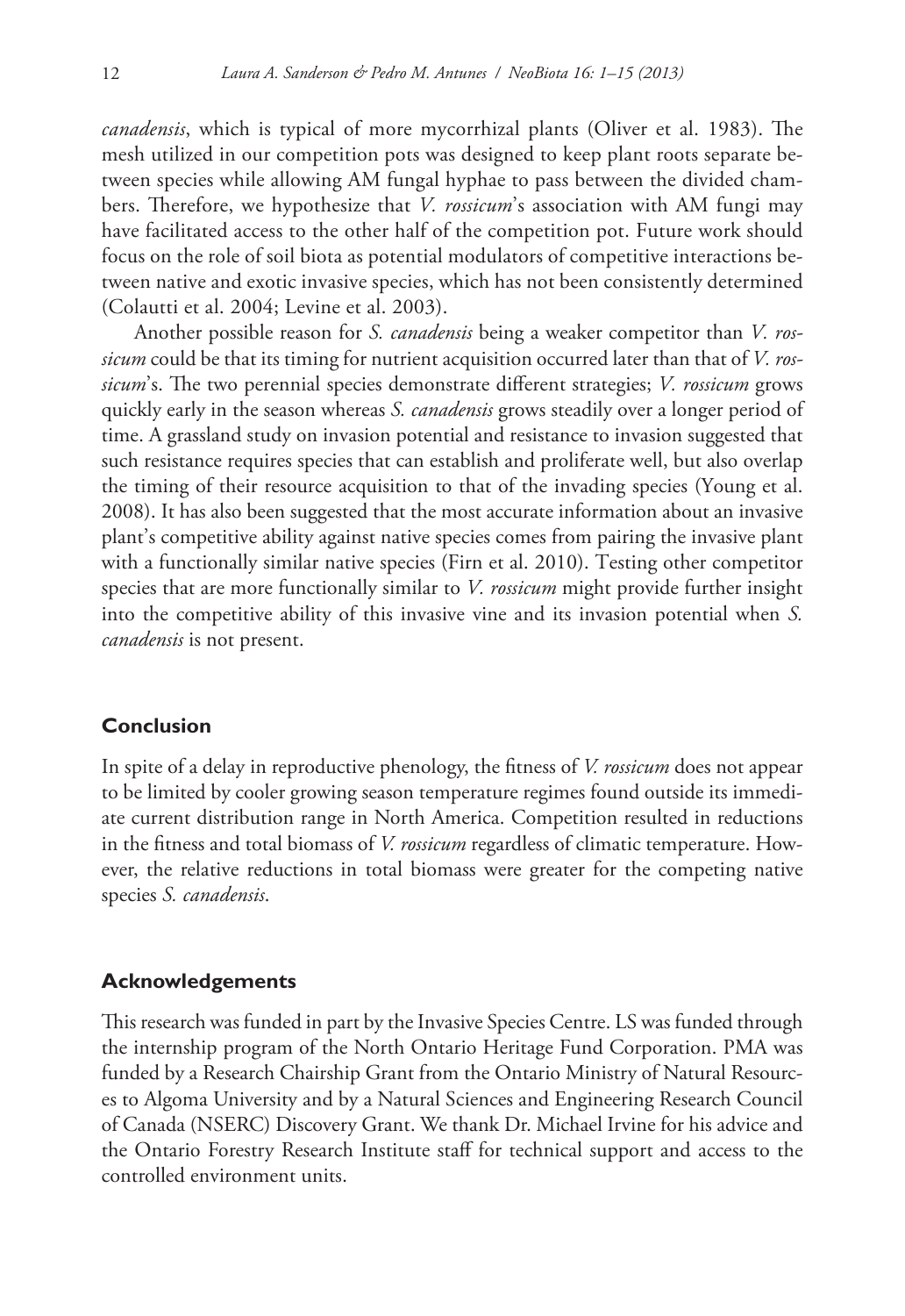## **References**

- Abhilasha D, Quintana N, Vivanco J, Joshi J (2008) Do allelopathic compounds in invasive *Solidago canadensis* s.l. restrain native European flora? Journal of Ecology 96: 993–1001. [doi: 10.1111/j.1365-2745.2008.01413.x](http://dx.doi.org/10.1111/j.1365-2745.2008.01413)
- Averill KM, DiTommaso A, Morris SH (2008) Response of pale swallow-wort (*Vincetoxicum rossicum*) to triclopyr application and clipping. Invasive Plant Science and Management 1: 196–206. [doi: 10.1614/IPSM-07-036.1](http://dx.doi.org/10.1614/IPSM)
- Berendse F, Möller F (2009) Effects of competition on root-shoot allocation in *Plantago lanceolata* L.: adaptive plasticity or ontogenetic drift? Plant Ecology 201: 567–573. [doi: 10.1007/](http://dx.doi.org/10.1007/s11258) [s11258-008-9485-z](http://dx.doi.org/10.1007/s11258)
- Blanchard ML, Barney JN, Averill KM, Mohler CL, DiTommaso A (2010) Does polyembryony confer a competitive advantage to the invasive perennial vine *Vincetoxicum rossicum* (Apocynaceae)? American Journal of Botany 97: 251–260. [doi: 10.3732/ajb.0900232](http://dx.doi.org/10.3732/ajb.0900232)
- Brouwer R (1962) Nutritive influences on the distribution of dry matter in the plant. Netherlands Journal of Agricultural Science 10: 399–408.
- Cappuccino N (2004) Allee effect in an invasive alien plant, pale swallow-wort *Vincetoxicum rossicum* (Asclepiadaceae). Oikos 106: 3–8. [doi: 10.1111/j.0030-1299.2004.12863.x](http://dx.doi.org/10.1111/j.0030-1299.2004.12863)
- Chiune I (2010) Why does phenology drive species distribution? Philosophical Transactions of the Royal Society B 365: 3149–3160. [doi: 10.1098/rstb.2010.0142](http://dx.doi.org/10.1098/rstb.2010.0142)
- Colautti RI, Ricciardi A, Grigorovich IA, MacIsaac HJ (2004) Is invasion success explained by the enemy release hypothesis? Ecology Letters 7: 721–733. [doi: 10.1111/j.1461-](http://dx.doi.org/10.1111/j.1461-0248.2004.00616) [0248.2004.00616.x](http://dx.doi.org/10.1111/j.1461-0248.2004.00616)
- Davis MA, Chew MK, Hobbs RJ, Lugo AE, Ewel JJ, Vermeij GJ, Brown JH, Rosenzweig ML, Gardener MR, Carroll SP, Thompson K, Pickett STA, Stromberg JC, Tredici PD, Suding KN, Ehrenfeld JG, Philip Grime J, Mascaro J, Briggs JC (2011) Don't judge species on their origins. Nature 474: 153–154. [doi: 10.1038/474153a](http://dx.doi.org/10.1038/474153a)
- Dhillion SS, Friese CF (1994) The occurrence of mycorrhizas in prairies: application to ecological restoration. In: Wicklett RG, Lewis PD, Woodcliffe A, Pratt P (Eds) The Proceedings of the 13th North American Prairie Conference, The University of Windsor (Canada) 1994. University of Windsor Press (Windsor, Canada): 103–114.
- DiTommaso A, Lawlor FM, Darbyshire, SJ (2005) The biology of invasive alien plants in Canada. 2. *Cynanchum rossicum* (Kleopow) Borhidi [= *Vincetoxicum rossicum* (Kleopow) Barbar.] and *Cynanchum louiseae* (L.) Kartesz & Gandhi [= *Vincetoxicum nigrum* (L.) Moench]. Canadian Journal of Plant Science 85: 243–263. [doi: 10.4141/P03-056](http://dx.doi.org/10.4141/P03)
- Douglass CH, Weston LA, Wolfe D (2011) Phytotoxicity and potential allelopathy in pale (*Cynanchum rossicum*) and black swallowwort (*C. nigrum*). Invasive Plant Science and Management 4: 133–141. [doi: 10.1614/IPSM-D-10-00021.1](http://dx.doi.org/10.1614/IPSM)
- Douglass CH, Weston LA, DiTommaso, A (2009) Black and pale swallowwort (*Vincetoxicum nigrum* and *Vincetoxicum rossicum*): The biology and ecology of two perennial, exotic and invasive vines. In: Indergit (Ed) Management of invasive weeds. Springer Science + Business Media B.V. (New York): 261–277.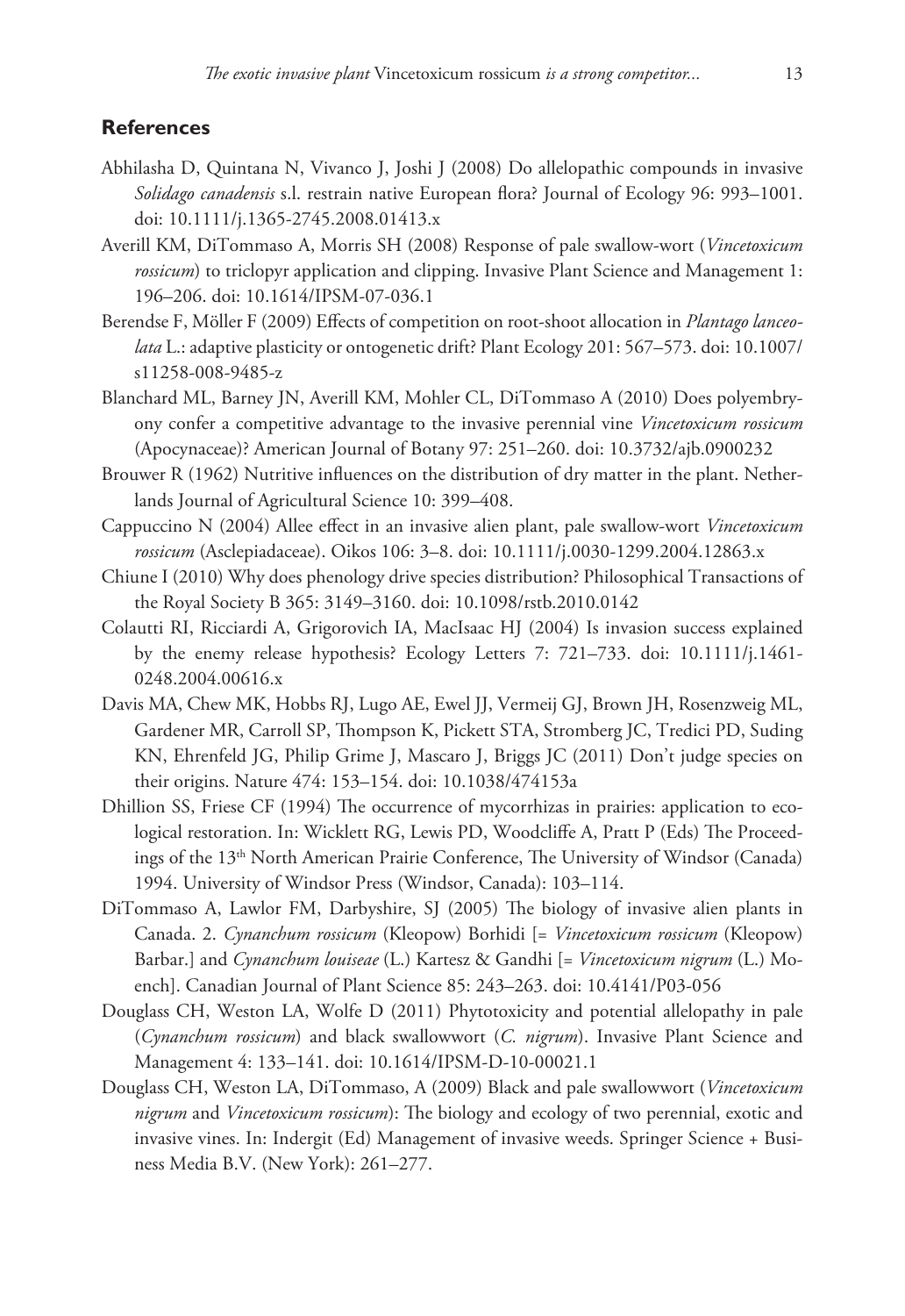- Firn J, MacDougall AS, Schmidt S, Buckley YM (2010) Early emergence and resource availability can competitively favour natives over a functionally similar invader. Oecologia 163: 775–784. [doi: 10.1007/s00442-010-1583-7](http://dx.doi.org/10.1007/s00442)
- Fitter AH, Fitter RSR, Harris ITB, Williamson MH (1995) Relationships between first flowering date and temperature in the flora of a locality in central England. Functional Ecology 9: 55–60. [doi: 10.2307/2390090](http://dx.doi.org/10.2307/2390090)
- Godoy O, Richardson DM, Valladares F, Castro-Díez P (2008) Flowering phenology of invasive alien plant species compared with native species in three Mediterranean-type ecosystems. Annals of Botany 103: 485–494. [doi: 10.1093/aob/mcn232](http://dx.doi.org/10.1093/aob/mcn232)
- Goldberg DE (1990) Components of resource competition in plant communities. In: Grace JB, Tilman D (Eds) Perspectives on plant competition. Academic Press, Inc. (San Diego): 27–49.
- Goldberg DE, Rajaniemi T, Gurevitch J, Stewart-Oaten A (1999) Empirical approaches to quantifying interaction intensity: Competition and facilitation along productivity gradients. Ecology 80: 1118–1131. [doi: 10.1890/0012-9658\(1999\)080](http://dx.doi.org/10.1890/0012)[1118:EATQII]2.0.CO;2
- Greipsson S, DiTommaso A (2006) Invasive non-native plants alter the occurrence of arbuscular mycorrhizal fungi and benefit from this association. Ecological Restoration 24: 236–241. [doi: 10.3368/er.24.4.236](http://dx.doi.org/10.3368/er.24.4.236)
- Gurevitch J, Wilson P, Stone JL, Teese P, Stoutenburgh RJ (1990) Competition among oldfield perennials at different levels of soil fertility and available space. Journal of Ecology 78: 727–744. [doi: 10.2307/2260895](http://dx.doi.org/10.2307/2260895)
- Keddy P, Fraser LH, Wisheu IC (1998) A comparative approach to examine competitive response of 48 wetland plant species. Journal of Vegetation Science 9: 777–786. [doi:](http://dx.doi.org/10.2307/3237043) [10.2307/3237043](http://dx.doi.org/10.2307/3237043)
- Klironomos JN (2002) Feedback with soil biota contributes to plant rarity and invasiveness in communities. Nature 417: 67–70. [doi: 10.1038/417067a](http://dx.doi.org/10.1038/417067a)
- Kricsfalusy VV, Milller GC (2010) Community ecology and invasion of natural vegetation by *Cynanchum rossicum* (Asclepiadacae) in the Toronto region, Canada. Thasizia Journal of Botany 20: 53–70.
- Levine JM, Vilà M, Antonio C, Dukes JS, Grigulis K, Lavorel S (2003) Mechanisms underlying the impacts of exotic plant invasions. Proceedings of the Royal Society Series B: Biological Sciences 270: 775–781. [doi: 10.1098/rspb.2003.2327](http://dx.doi.org/10.1098/rspb.2003.2327)
- Morin X, Augspurger C, Chuine I (2007) Process-based modeling of species' distributions: What limits temperate tree species' range boundaries? Ecology 88: 2280–2291. [doi:](http://dx.doi.org/10.1890/06) [10.1890/06-1591.1](http://dx.doi.org/10.1890/06)
- Oliver AJ, Smith SE, Nicholas DJD, Wallace W, Smith FA (1983). Activity of nitrate reductase in *Trifolium subterraneum*: effects of mycorrhizal infection and phosphate nutrition. New Phytologist 162: 459–469.
- Pau S, Wolkovich EM, Cook BI, Davies TJ, Kraft NJB, Bolmgren K, Betancourt JL, Cleland EE (2011) Predicting phenology by integrating ecology, evolution and climate science. Global Change Biology 17: 3633–3643:
- Petitpierre B, Kueffer C, Broennimann O, Randin C, Daehler C, Guisan A (2012) Climatic niche shifts are rare among terrestrial plant invaders. Science 335: 1344–1348.